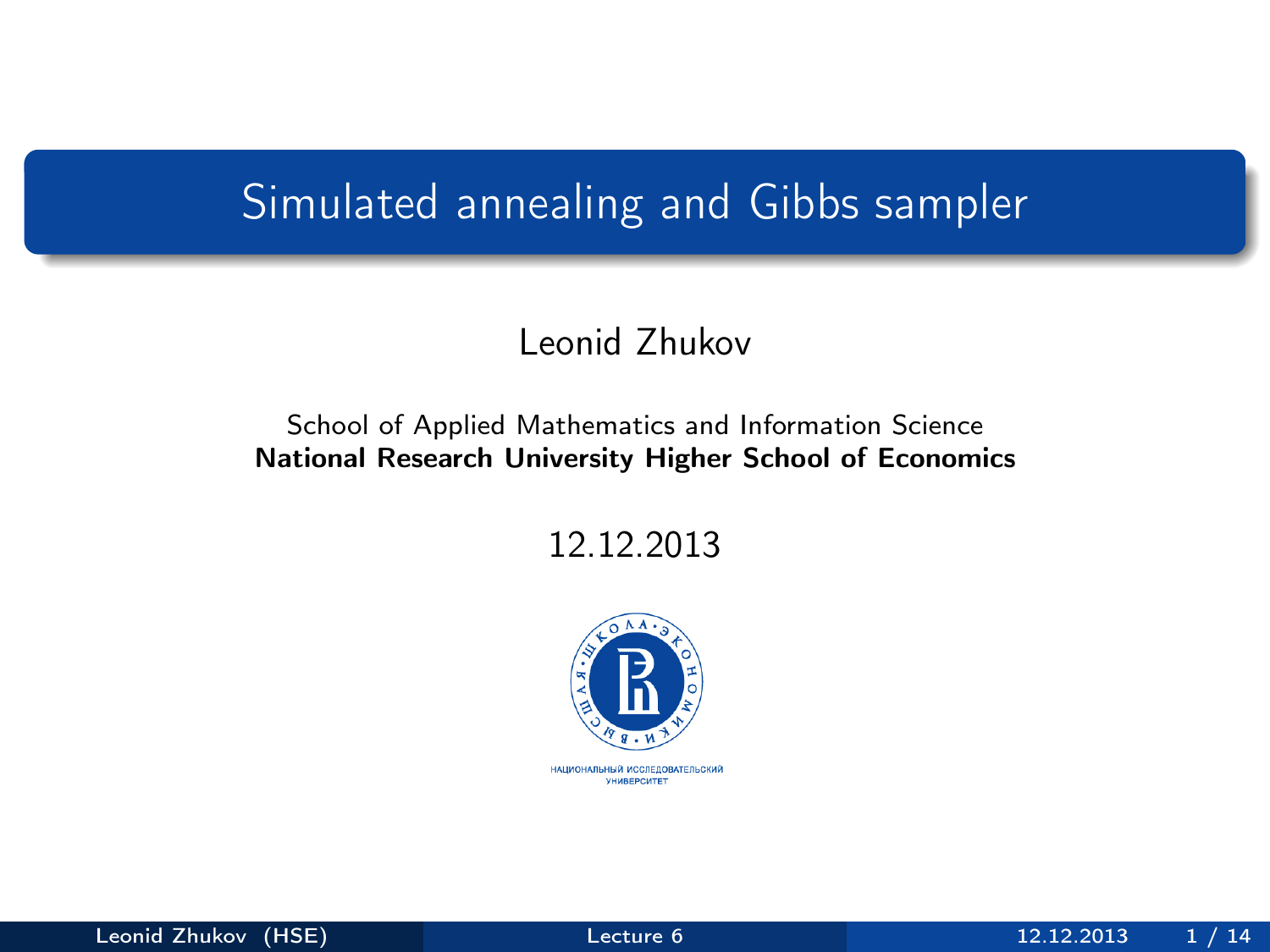## Simulated annealing

- Global optimization method (vs greedy strategies local minimum)
- Works for both continues and discrite optimization problems
- Intuition from thermodynamics, physical annealing process
- Algorithm:
	- **1** generate trial point and evaluate function at that location.
	- accept new location if it reduces "energy"(improves solution)
	- accept some new location even not improving the solution
	- <sup>4</sup> probability accepting non-improving location decreases with lowering "temperture"

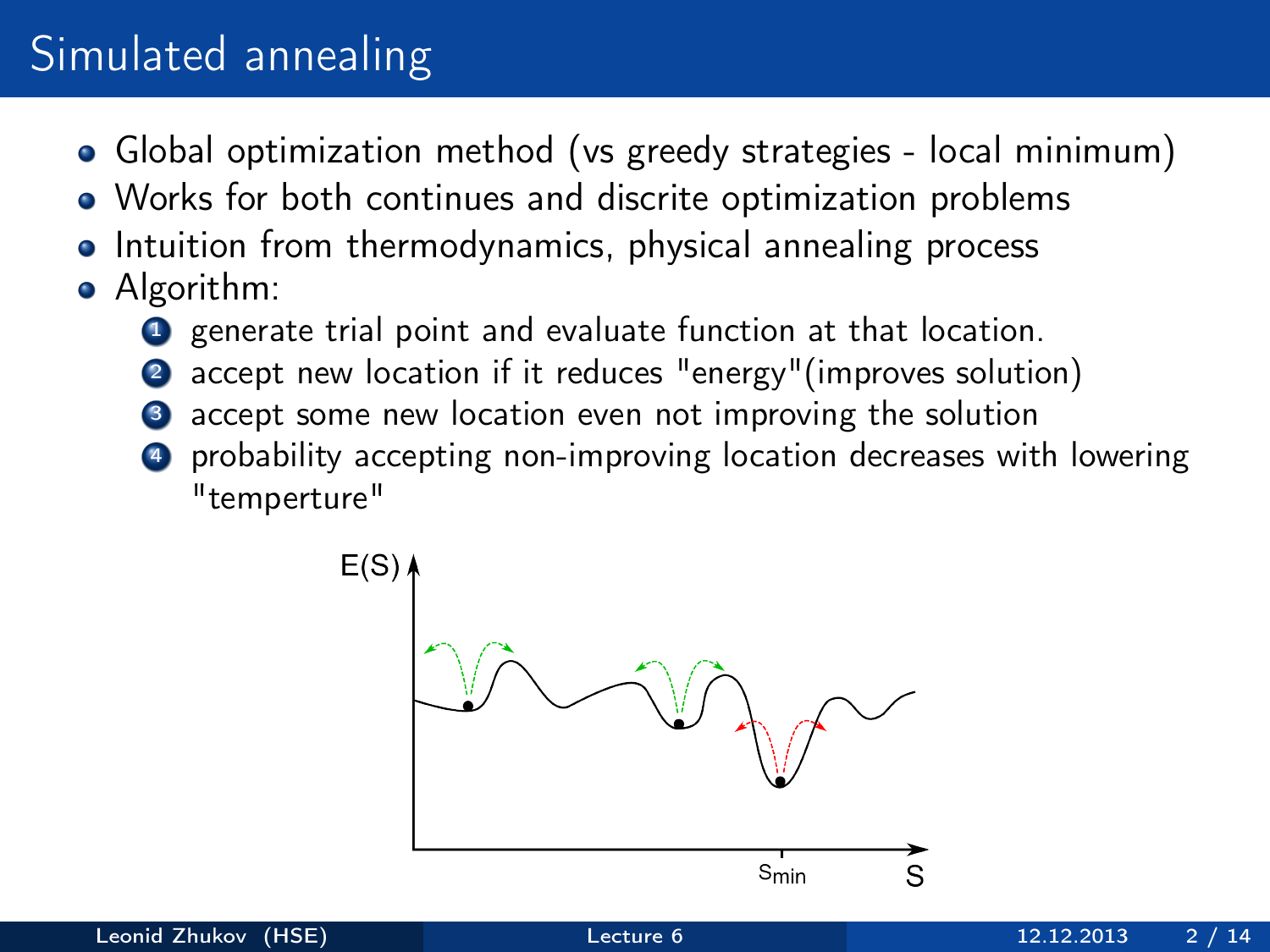- Compute change of energy for a k-step  $\Delta E_k = E_k E_{k-1}$ :
	- If  $\Delta E_k$  < 0, accept the step
	- if  $\Delta E_k>0$ , accept the step with probability  $P(\Delta E_k)=e^{-\Delta E_k/T_k}$
- Cooling schedule:
	- $T_k = \alpha T_0/k$
	- $T_k = \alpha T_0 / \log k$
	- $T_k = T_0/\alpha^k$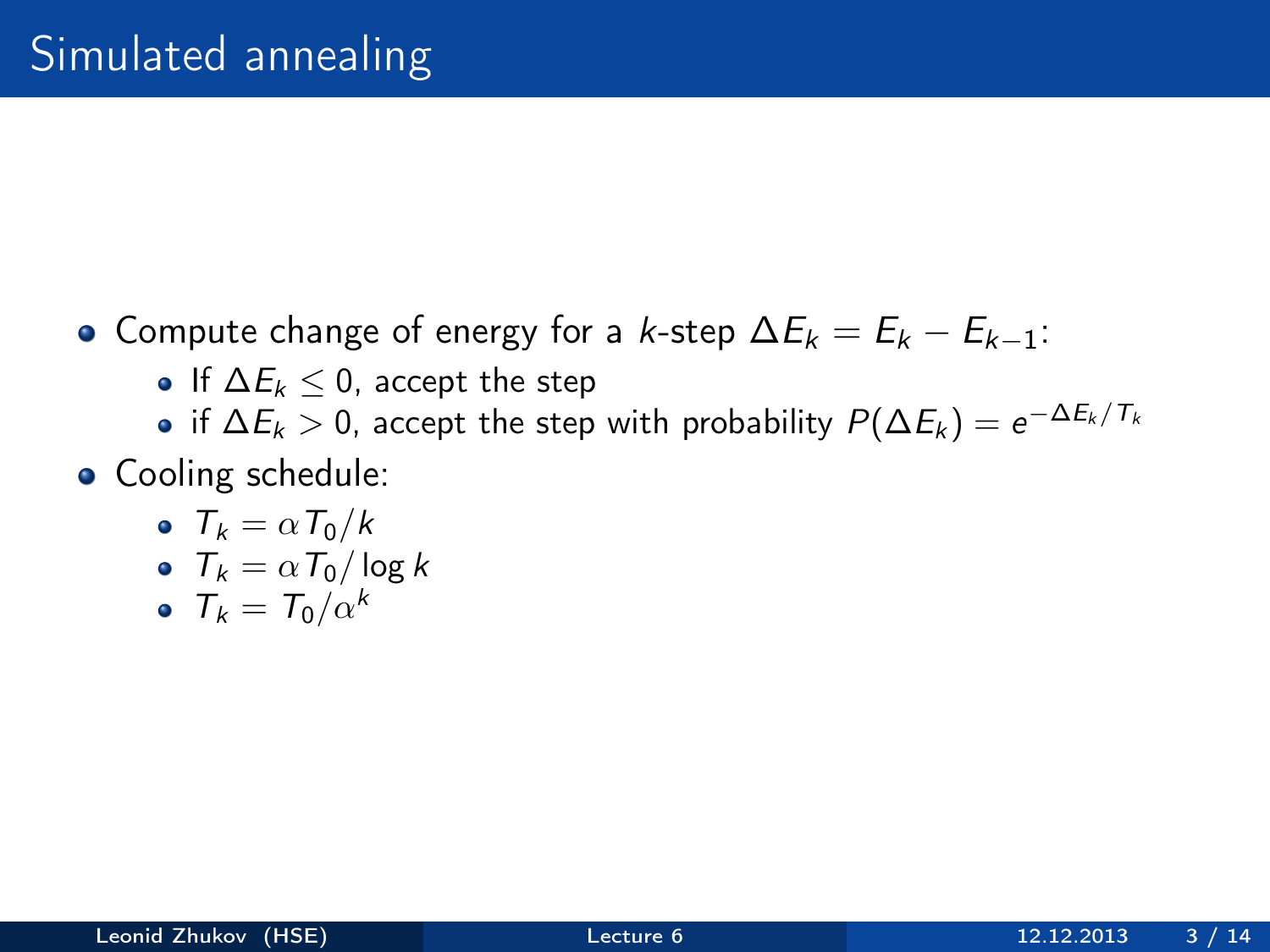# Traveling salesman problem

Travelling salesman problem: given a list of cities and the distances between each pair of cities, what is the shortest possible route that visits each city exactly once and returns to the origin city? (NP-hard problem in combinatorial optimization) Simulated annealing algorithm:

• Define energy cost function:

$$
E = \sum_{i}^{N} \sqrt{(x_{i+1} - x_i^2)^{+} (y_{i+1} - y_i)^2}
$$

- Select initial route (sequence of city labeles)
- Iteratively imporve the route by trying local changes: swap a pair of cities  $+$  reverse the section between them
- always accept lower enegergy swap, sometimes higher enegery
- reduce temperature with cooling schedule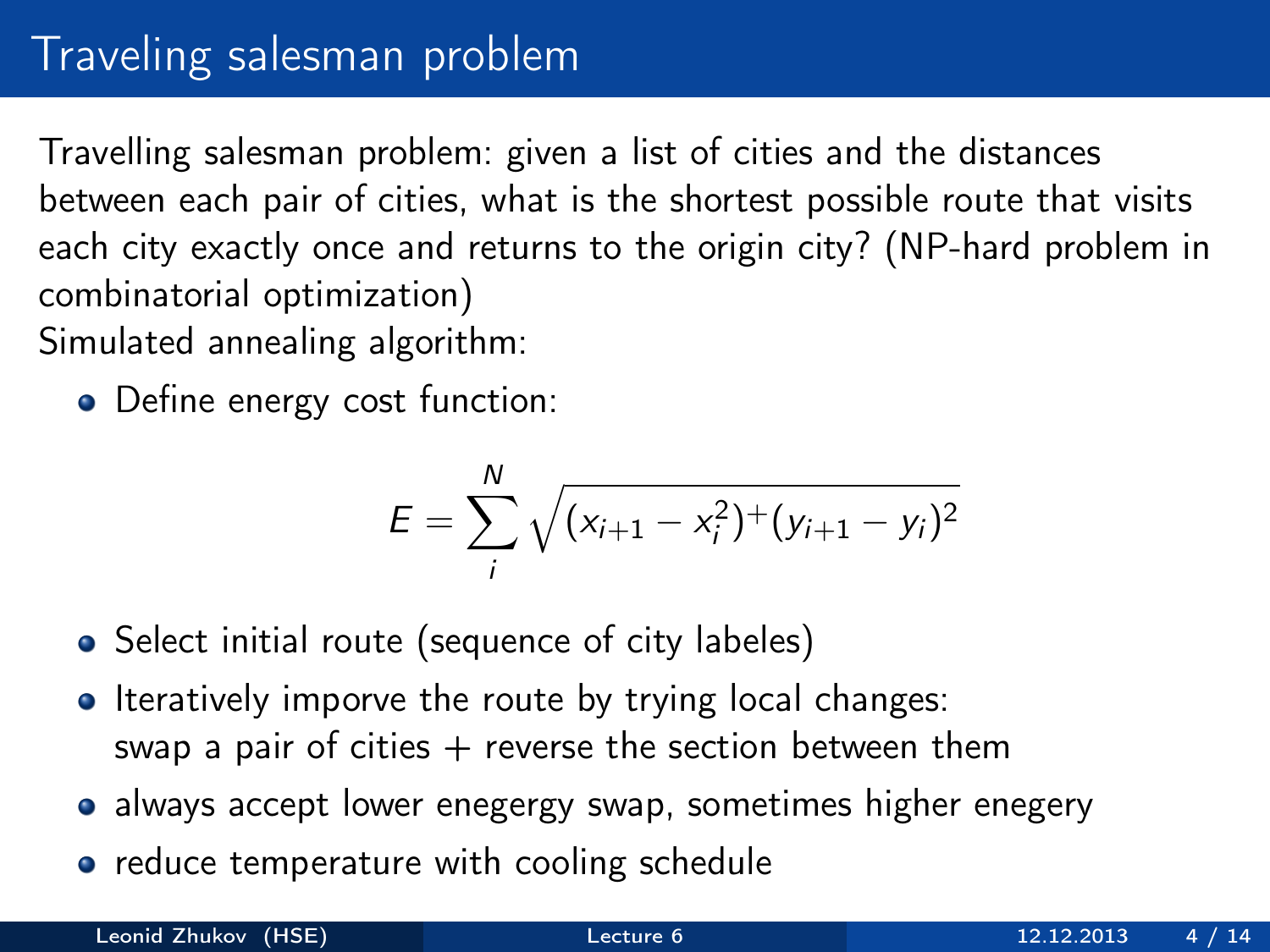### Traveling salesman problem



eity100.txt: -4039.860428

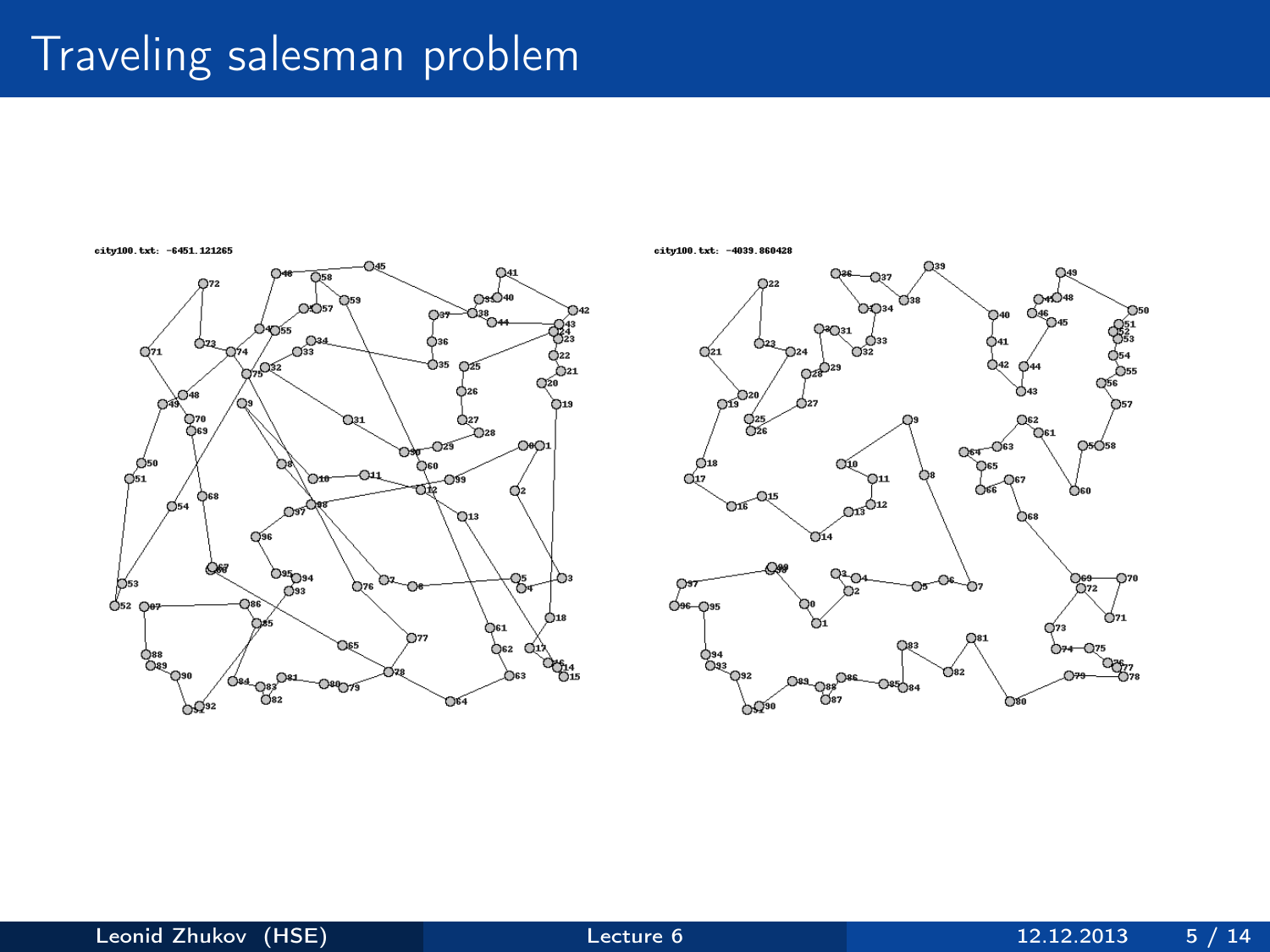### MCMC connection

- MCMC constructs Markov chain that generates random samples distributed according to  $P(x)$
- Metropolis algorithm uses symmetric "candidate"distribution  $Q(x, x^*) = Q(x^*, x)$
- Probabiity of "forward move"of the chain:

$$
\alpha(x, x^*) = \min\left[1, \frac{P(x^*)}{P(x)}\right]
$$

Consider Boltzman (Gibbs) distribution

$$
P(x)=\frac{1}{Z}e^{-\frac{E(x)}{T}}
$$

• Probability of move

$$
\alpha(x, x^*) = \min\left[1, e^{-\frac{E(x^*) - E(x)}{T}}\right] = \min\left[1, e^{-\frac{\Delta E}{T}}\right]
$$

 $\Delta E \leq 0$  - always move,  $\Delta E > 0$  move with probability exp( $-\frac{\Delta E}{T}$  $\frac{\Delta E}{T})$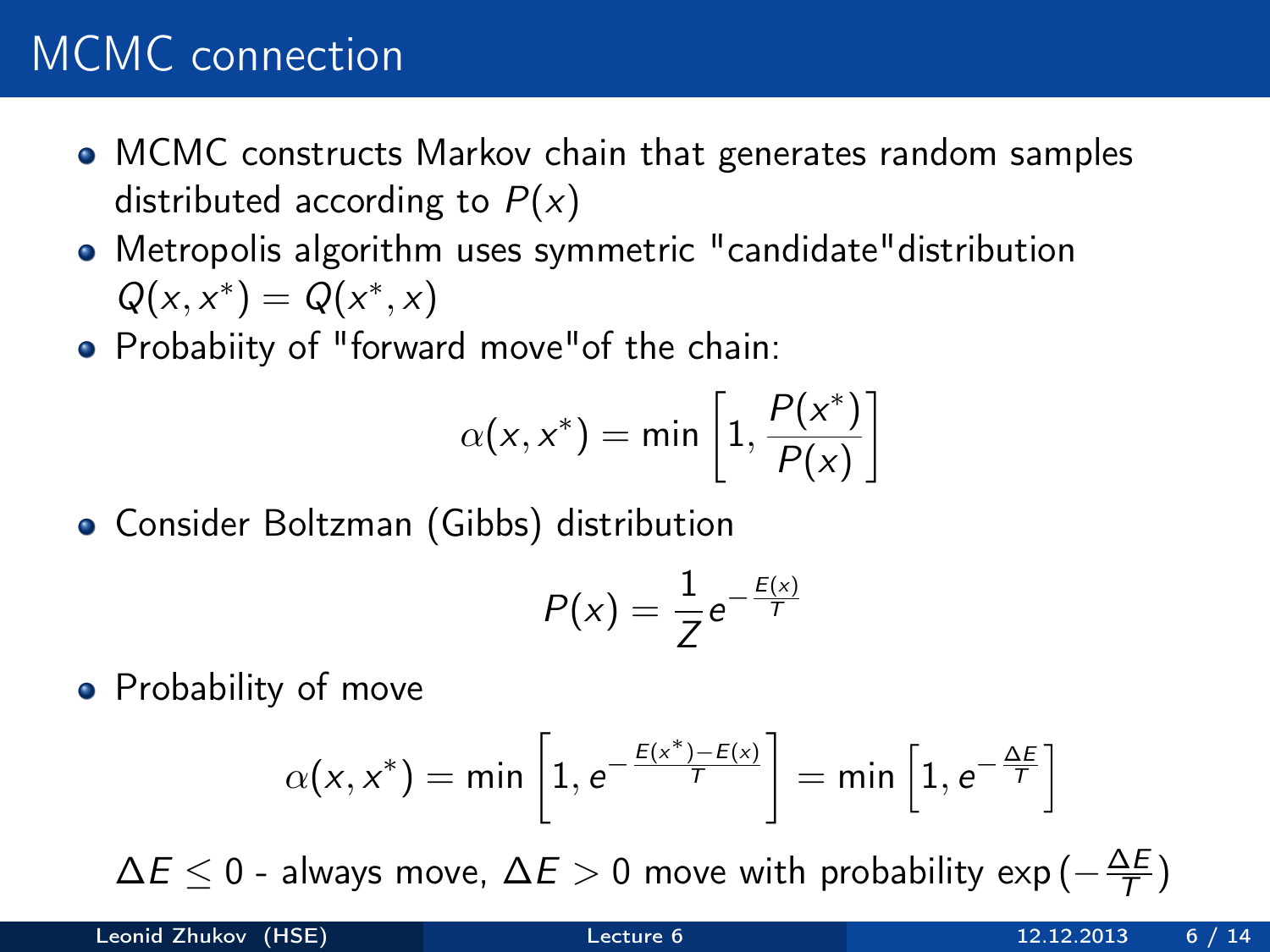# The Gibbs sampler

- Goal: get random samples from joint multivariate density  $p(x_1, \ldots x_n)$  if it is not known explicitely or hard to sample from
- Given conditional univatiate distributions  $p(x_1|x_2...x_n)$ ,  $p(x_2|x_1...x_n)$ , ..p( $x_n|x_1...x_{n-1}$ )



- Bayesian inference, posterior distributions
- Approximate joint distribution (histogram), compute averages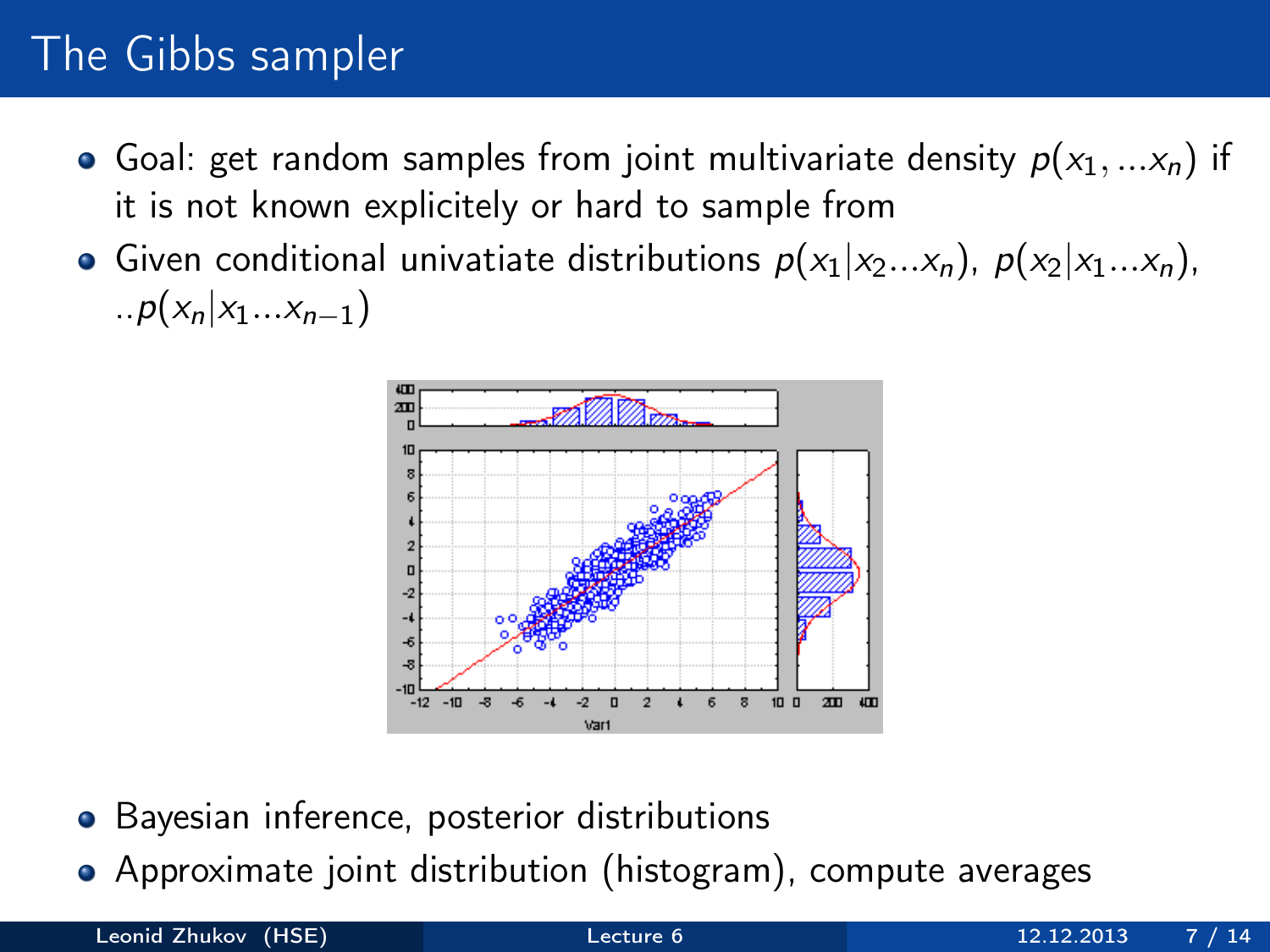- joint bivariate distribution  $p(x, y)$
- **•** marginal distribution  $p(x) = \int p(x, y) dy$  $p(y) = \int p(x, y) dx$
- **•** conditional probability  $p(x|y) = p(x, y)/p(y)$  $p(y|x) = p(x, y)/p(x)$

marginal from conditional distribution  $p(x) = \int p(x|y)p(y)dy = E_{p(y)}[p(x|y)]$  $p(y) = \int p(y|x)p(x)dx = E_{p(x)}[p(y|x)]$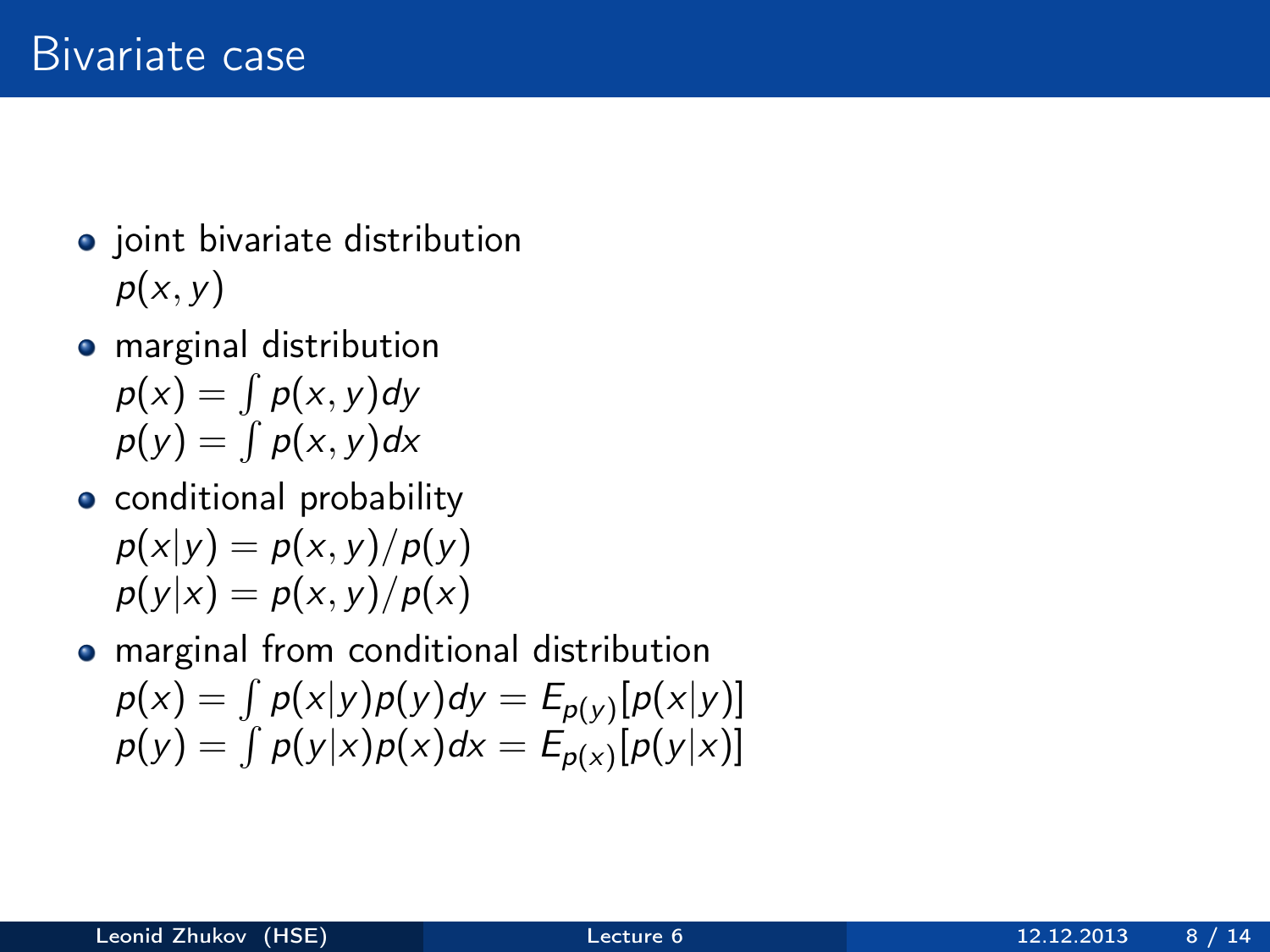- Given:  $p(x|y)$ ,  $p(y|x)$
- Choose  $y_0, t = 0$
- do "sampler scan"  $x_t \sim p(x|y = y_t)$  $y_{t+1} \sim p(y|x = x_t)$
- repeat k-times, Gibbs sequence  $(x_0, y_0), (x_1, y_1)...(x_k, y_k)$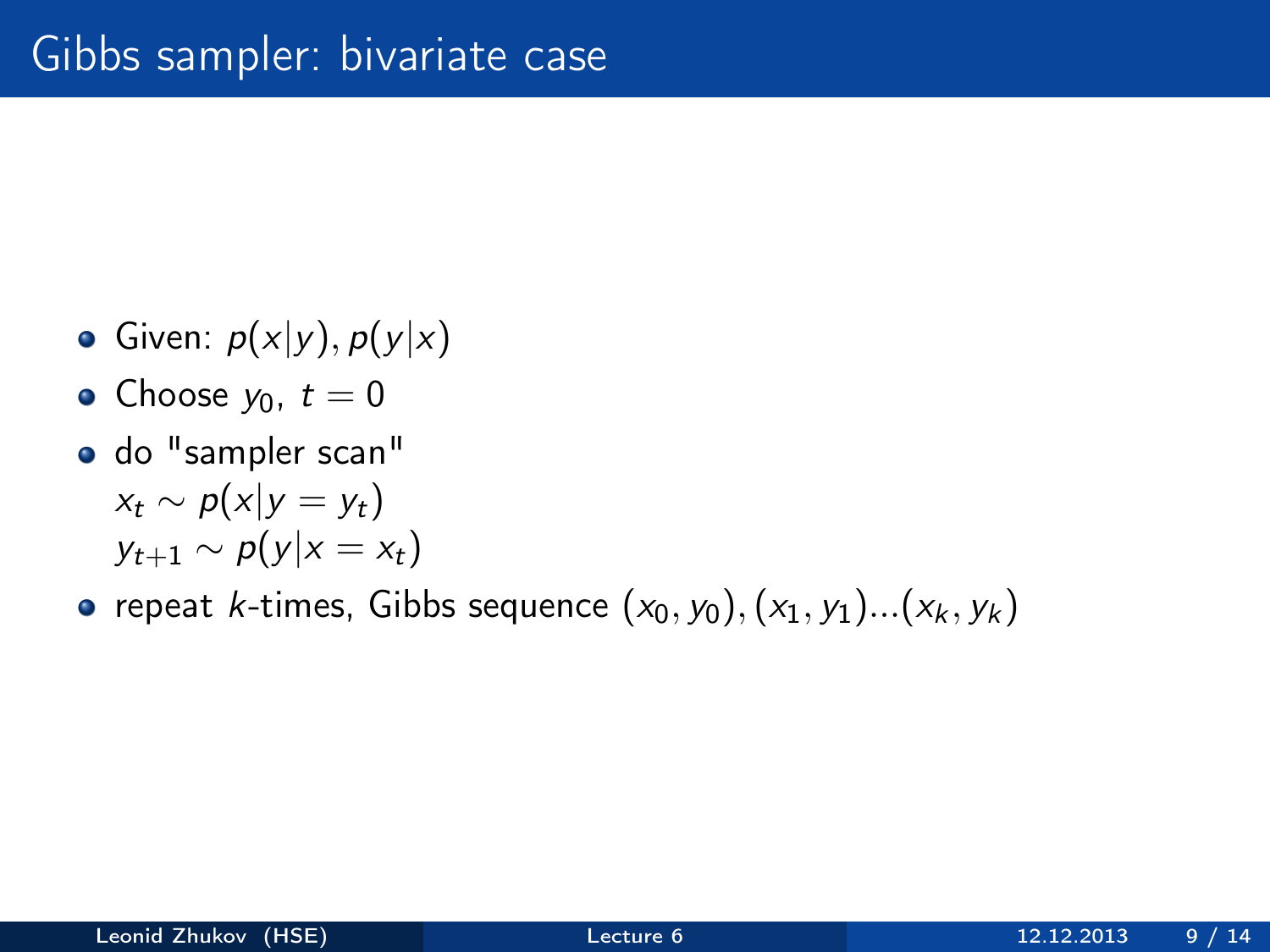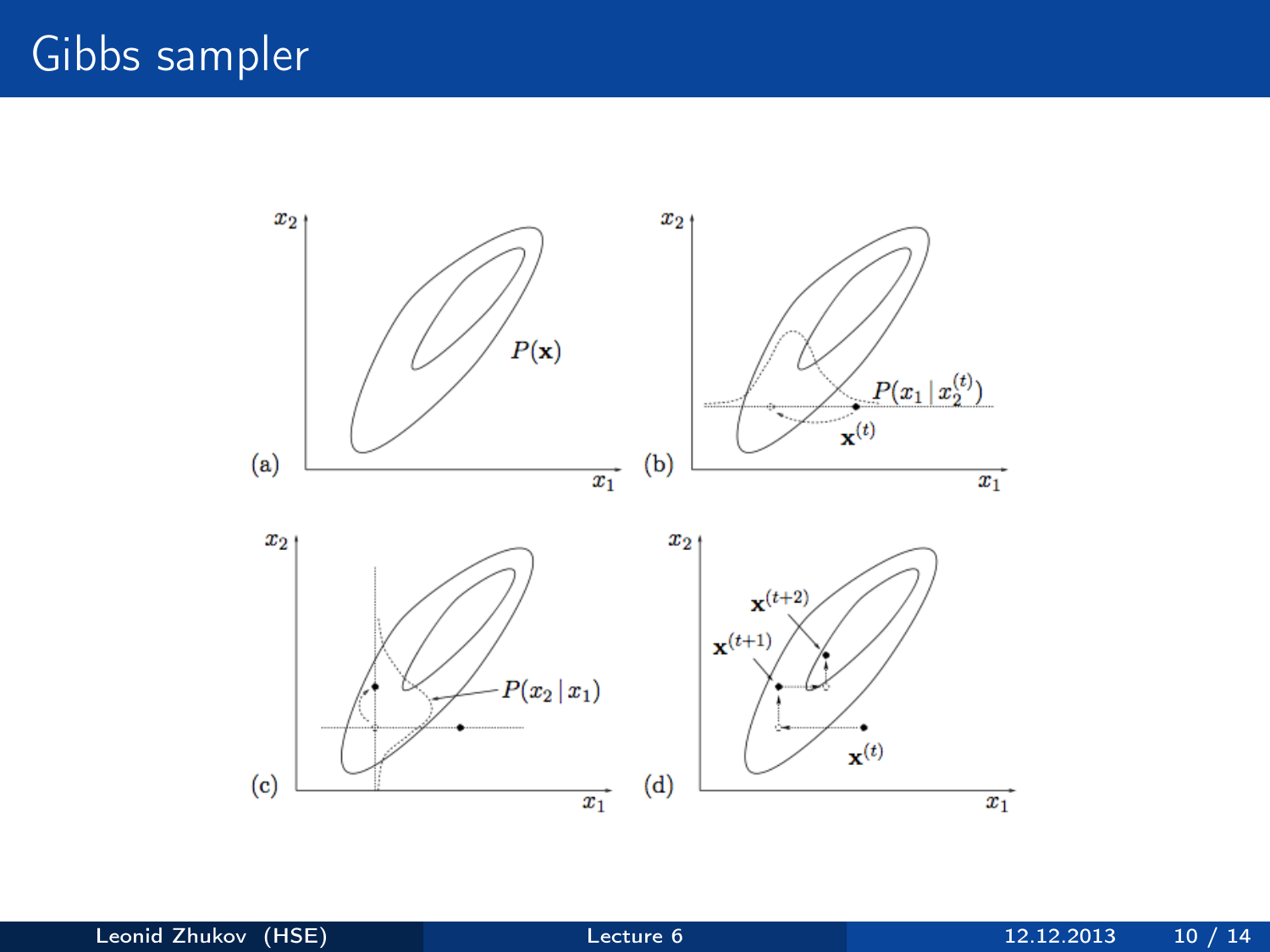#### Algorithm: Gibbs sampler

**Input**: all marginals  $p(x_i|x_1..x_{i_1},x_{i+1},x_n)$ initialize  $x^{(0)} = (x_1^{(0)}, ... x_k^{(0)})$  $(t_k^{(0)})$ ,  $t=0$ while  $t < T$  do for  $i = 1$  to n do  $x_i^{(t+1)} \sim \rho(x_i | x_1^{(t+1)},..,x_{i-1}^{(t+1)})$  $x_{i-1}^{(t+1)}, x_{i+1}^{(t)}, ..., x_n^{(t)}$ end  $t = t + 1$ end return  $\{ \mathbf{x}^0, \mathbf{x}^1, ... \mathbf{x}^N \}$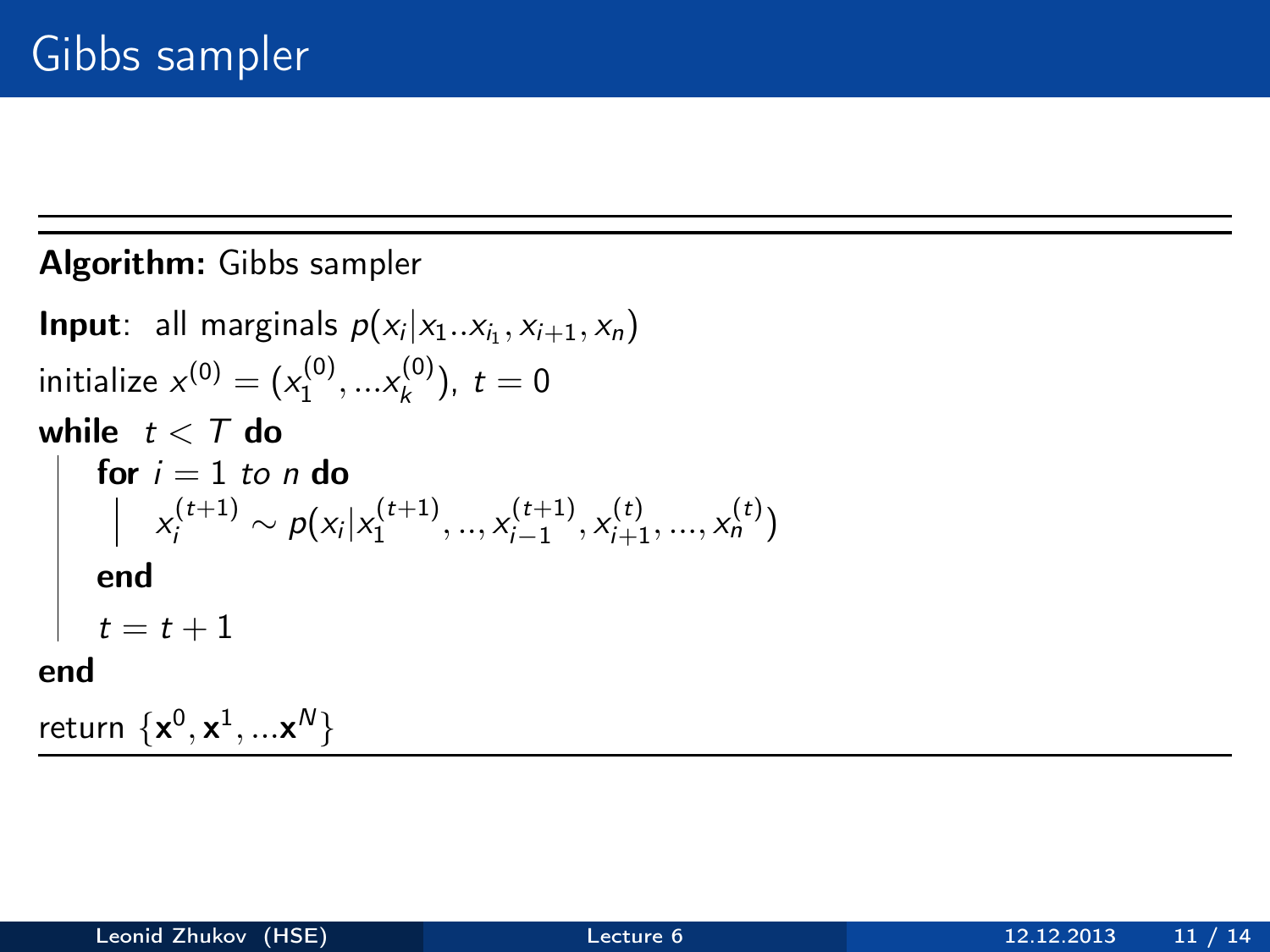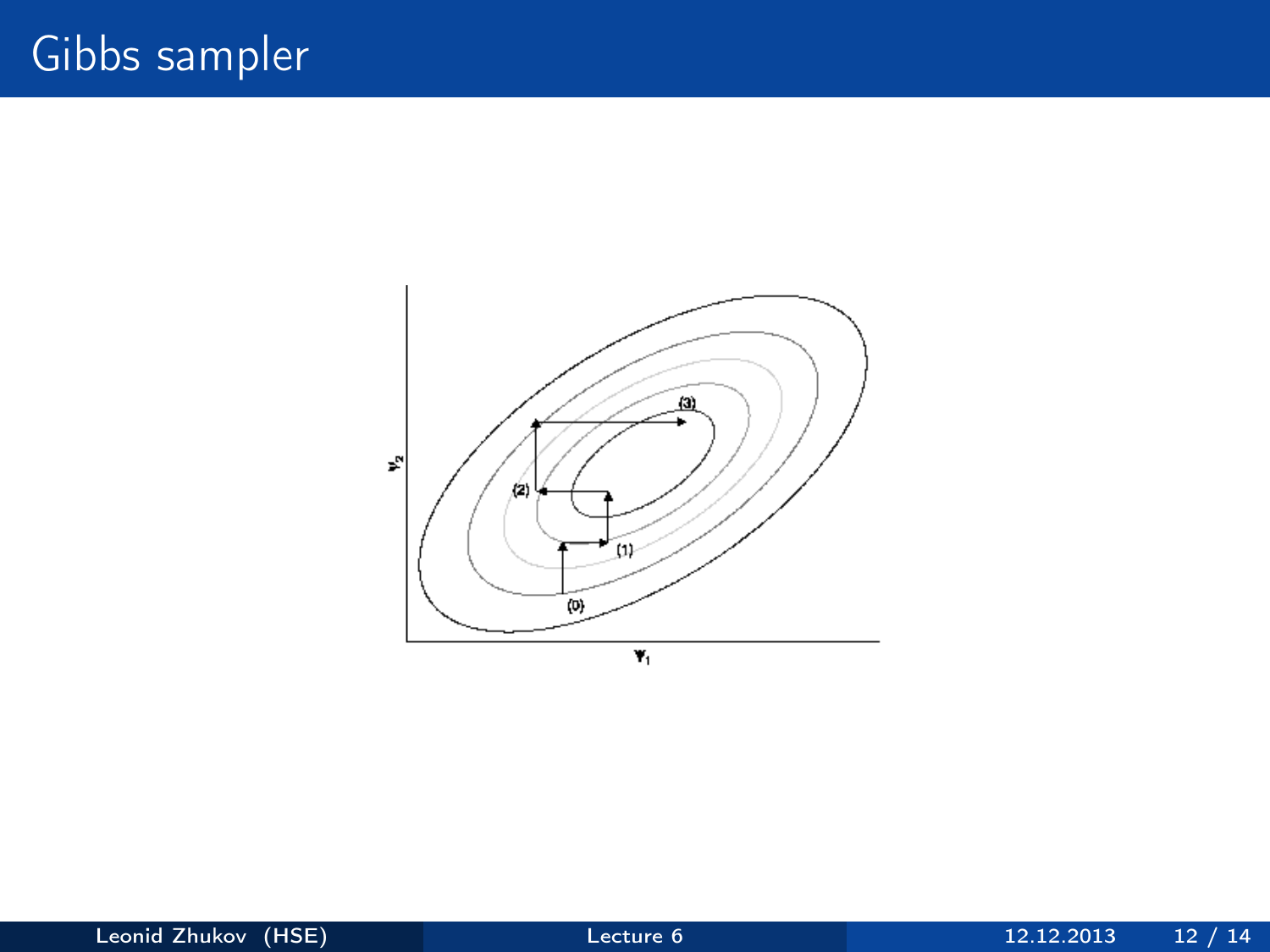• Metropolis-Hastings

$$
\alpha(x, x^*) = \min\left[1, \frac{p(x^*)Q(x|x^*)}{p(x)Q(x^*|x)}\right]
$$

use conditional  $p(\mathrm{x}|\mathrm{x}^*)$  as a candidate density  $Q(\mathrm{x}|\mathrm{x}^*)$  $(x^t, y^t) \rightarrow (x^{t+1}, y^t)$ 

$$
\alpha = \frac{p(x^{t+1}, y^t)p(x^t|y^t)}{p(x^t, y^t)p(x^{t+1}|y^t)} = \frac{p(x^{t+1}, y^t)}{p(x^t, y^t)} \frac{p(x^t, y^t)}{p(y^t)} \frac{p(y^t)}{p(x^{t+1}, y^t)} = 1
$$

• MCMC algorithm with acceptance probability 1